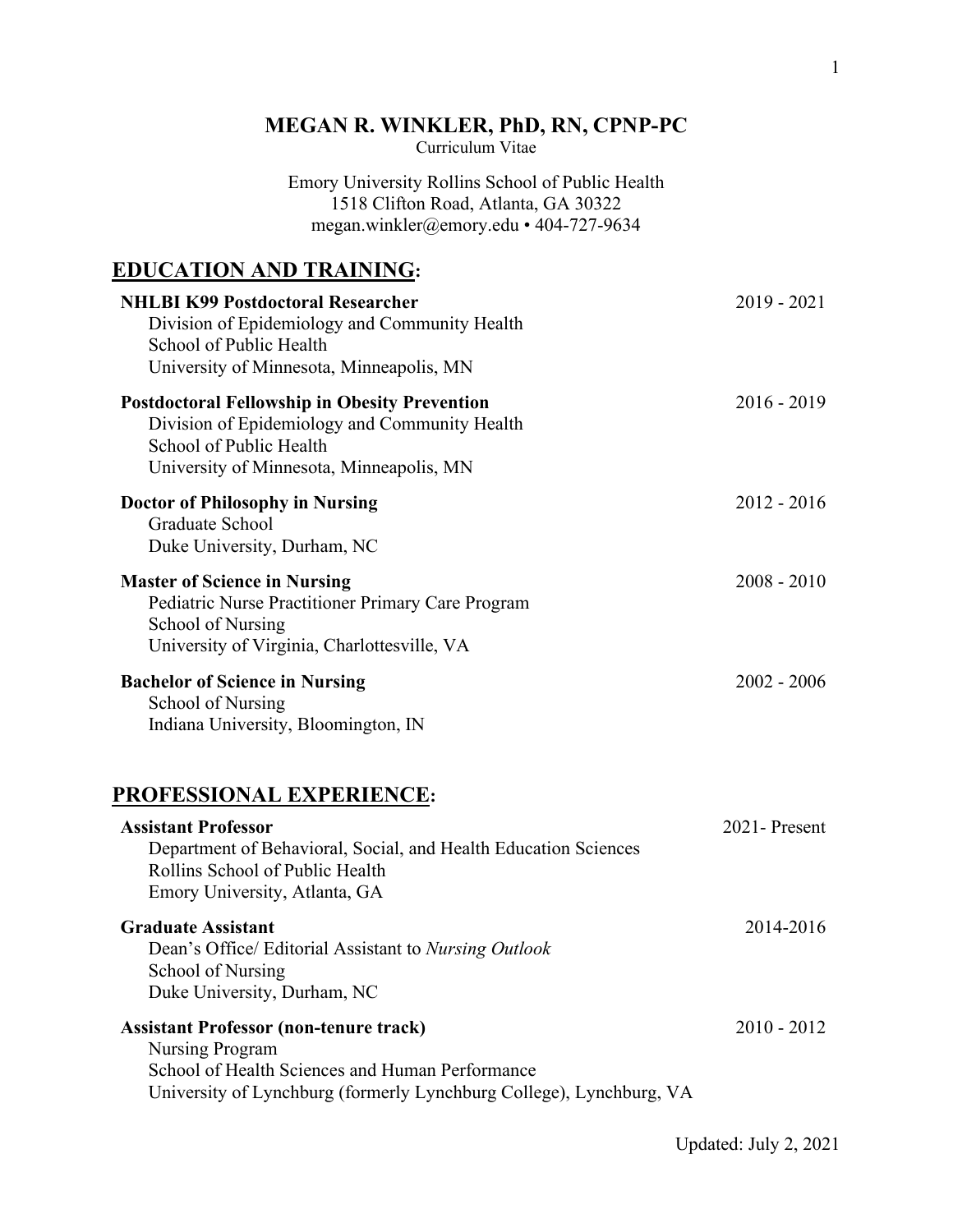| <b>Registered Nurse</b><br>Neonatal Intensive Care Unit<br>Carilion Clinic, Roanoke, VA                                                 | $2007 - 2009$ |
|-----------------------------------------------------------------------------------------------------------------------------------------|---------------|
| <b>Registered Nurse</b><br>Neonatal Intensive Care Unit<br>St. Vincent Health, Indianapolis, IN                                         | $2006 - 2007$ |
| <b>CURRENT LICENSURES &amp; CERTIFICATIONS:</b>                                                                                         |               |
| <b>Registered Nurse Licensure</b><br>Minnesota (License # 2447111), expires $7/31/2022$                                                 | $2017 -$      |
| <b>Primary Care Pediatric Nurse Practitioner Certification</b><br>Pediatric Nursing Certification Board (# 20101840), expires 2/28/2022 | $2010-$       |

# **PUBLICATIONS:**

#### **Peer-Reviewed Journal Articles**

- 1. Lenk KM, **Winkler MR,** Caspi CE, & Laska MN. (2020). Food shopping, home food availability, and food insecurity among customers in small food stores: An exploratory study. *Translational Behavioral Medicine 10*(6): 1358-1366. doi:10.1093/tbm/ibaa005
- 2. Singleton CR, **Winkler MR**, Houghtaling B, Adeyemi OS, Roehll AM, Pionke JJ, & Anderson-Steeves E. (2020). Understanding the intersection of race/ethnicity, socioeconomic status, and geographic location: A scoping review of U.S. consumer food purchasing. *International Journal of Environmental Research and Public Health (Retail Strategies to Support Healthy Eating special issue) 17*(20): 7677. doi: 10.3390/ijerph17207677
- 3. **Winkler MR**, Zenk SN, Baquero B, Anderson-Steeves E, Fleischhacker SE, Gittelsohn J, Leone LA, & Racine EF. (2020). A model depicting the retail food environment and customer interactions: Components, outcomes, and future directions. *International Journal of Environmental Research and Public Health (Retail Strategies to Support Healthy Eating special issue) 17*(20): 7591. doi: 10.3390/ijerph17207591
- 4. Leone LA, Fleischhacker SE, Anderson-Steeves E, Harper K, **Winkler MR**, Racine EF, Baquero B, & Gittelsohn J. (2020). Healthy food retail during the COVID-19 Pandemic: Challenges and future directions. *International Journal of Environmental Research and Public Health (Retail Strategies to Support Healthy Eating special issue) 17*(20): 7397. doi: 10.3390/ijerph17207397
- 5. Winpenny EM, **Winkler MR,** Stochl J, van Slujs EMF, Larson N, & Neumark-Sztainer D. (2020). Associations of early adulthood life transitions with changes in fast food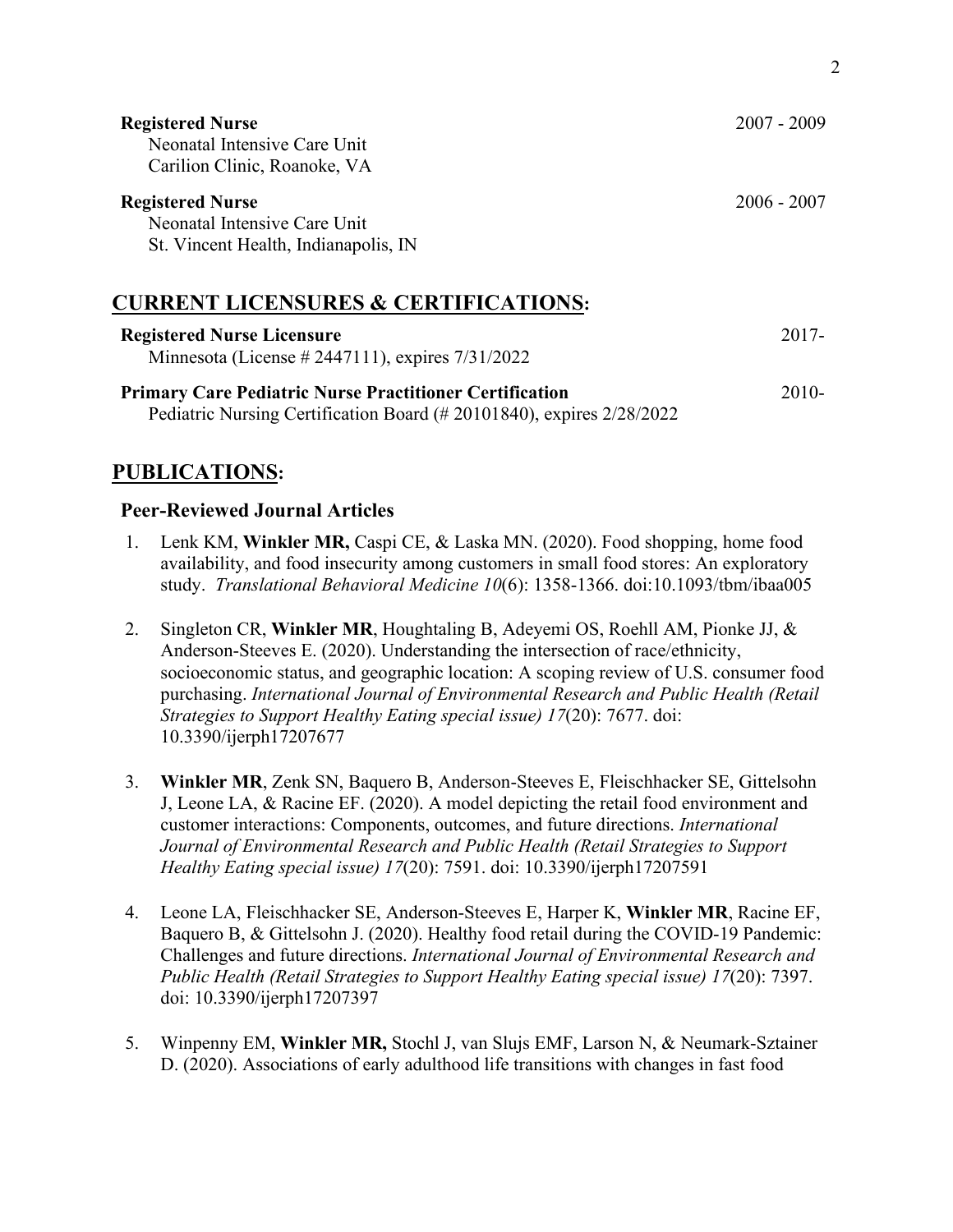intake: A latent trajectory analysis. *International Journal of Behavioral Nutrition and Physical Activity 17:*130*.* doi: 10.1186/s12966-020-01024-4

- 6. **Winkler MR,** Telke SE, Ahonen EQ, Crane MM, Mason SM, & Neumark-Sztainer D. (2020). Constrained choices: Combined influences of work, social circumstances, and social location on time-dependent health behaviors. *SSM- Population Health 11.* doi: 10.1016/j.ssmph.2020.100562
- 7. **Winkler MR,** Lenk KM, Erikson DJ, Caspi CE, & Laska MN. (2020). Longitudinal fruit and vegetable sales in small food retailers: Response to a novel local food policy and variation by neighborhood socioeconomic status. *International Journal of Environmental Research and Public Health 17*(15): 5480. doi: 10.3390/ijerph17155480
- 8. McGuire C, **Winkler MR,** Lenk KM, Harnack LJ, Erickson DJ, & Laska MN. (2020). Small food store retailers' views on healthy food retail policy in response to a local staple foods ordinance. *Public Health Nutrition.* doi: 10.1017/S1368980020000580
- 9. Caspi CE, **Winkler MR**, Lenk KM, Harnack LJ, Erickson DJ, & Laska MN. (2020). Store and neighborhood differences in retailer compliance with a local staple foods ordinance. *BMC Public Health 20*(1): 172. doi: 10.1186/s12889-020-8174-2
- 10. Berge JM, Christoph MJ, **Winkler MR**, Miller L, Eisenberg M, & Neumark-Sztainer D. (2019). Cumulative encouragement to diet from adolescence into adulthood: Longitudinal associations with health, well-being, and romantic relationships. *Journal of Adolescent Health 65*(5), 690-697. doi: 10.1016/j.jadohealth.2019.06.002
- 11. **Winkler MR,** Lenk KM, Caspi CE, Erikson DJ, Harnack L, & Laska MN. (2019). Variation in the food environment of small and non-traditional stores across racial segregation and corporate status. *Public Health Nutrition 22*(9), 1624-1634*.* doi: 10.1017/S1368980019000132
- 12. Loth KA, Uy M, **Winkler MR,** Neumark-Sztainer D, Fisher JO, & Berge J. (2019). The intergenerational transmission of family meal practices: a mixed-methods study of parents of young children. *Public Health Nutrition 22*(7), 1269-1280*.* doi: 10.1017/S1368980018003920.
- 13. Miller JM, Nelson TB, Barr-Anderson DJ, Christoph M, **Winkler MR** & Neumark-Sztainer D. (2019). Life events and longitudinal effects on physical activity: Adolescence to adulthood. *Medicine & Science in Sports & Exercise 51*(4), 663-670*.* doi: 10.1249/MSS.0000000000001839.
- 14. Christoph, M, Larson N, **Winkler, MR,** Wall, MM, & Neumark-Sztainer, D. (2019). Longitudinal trajectories and prevalence of meeting dietary guidelines during the transition from adolescence to young adulthood. *American Journal of Clinical Nutrition 109*(3), 656-664*.* doi: 10.1093/ajcn/nqy333.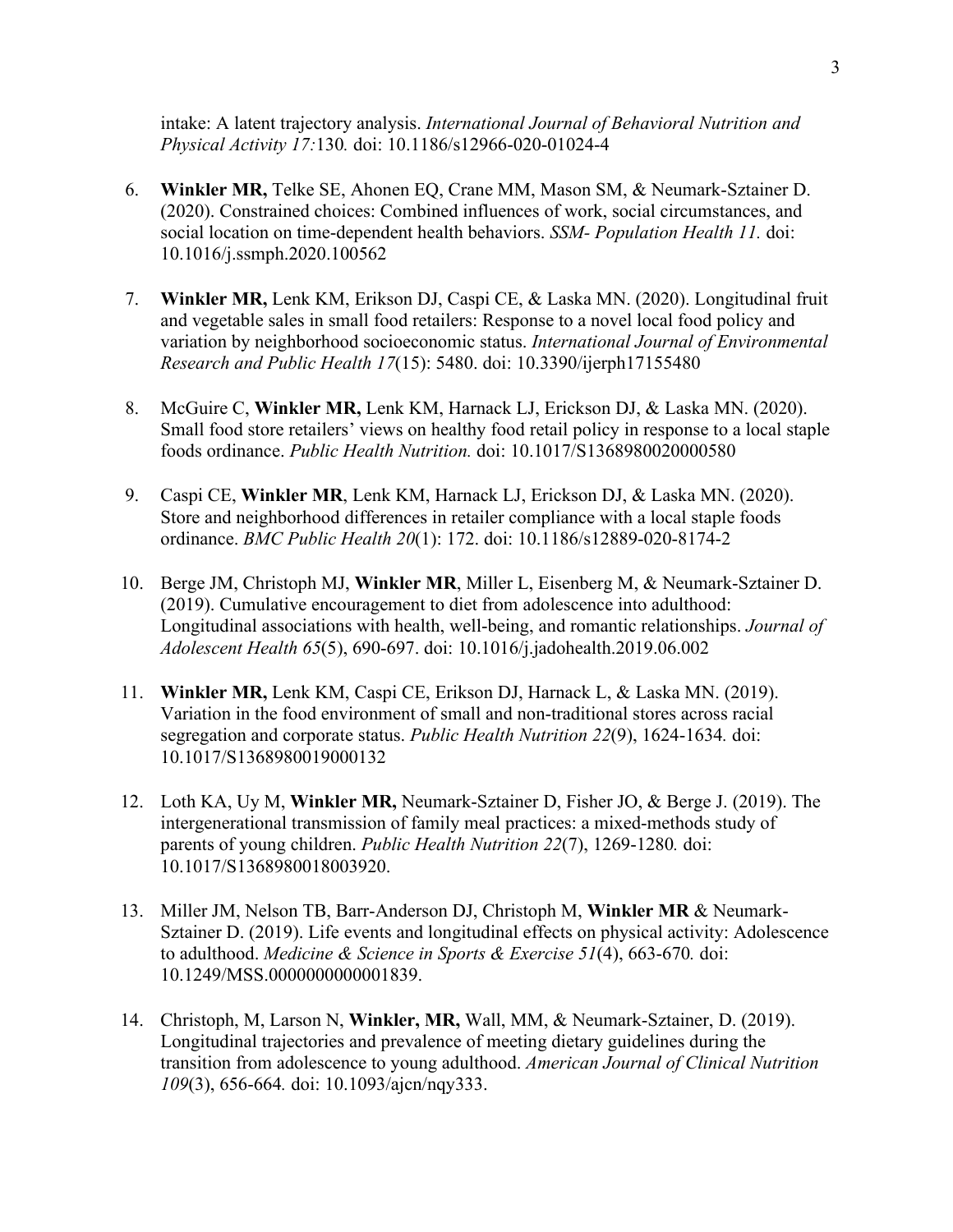- 15. Larson N, Chen Y, Wall M, **Winkler MR**, Goldschmidt AB, & Neumark-Sztainer D. (2018). Personal, behavioral, and environmental predictors of healthy weight maintenance during the transition to adulthood. *Preventive Medicine 113,* 80-90. doi: 10.1016/j.ypmed.2018.04.027
- 16. **Winkler MR**, Berge J, Larson N, Loth K, Wall M, & Neumark-Sztainer D. (2018). Parent-child health- and weight-focused conversations: Who is saying what and to whom? *Appetite 126,* 114-120*.* doi: 10.1016/j.appet.2018.03.023.
- 17. Utter J, Larson N, Laska M, **Winkler MR**, & Neumark-Sztainer D. (2018). Selfperceived cooking skills in emerging adulthood predict better dietary behaviors and intake ten years later: A longitudinal study. *Journal of Nutrition Education and Behavior 50*(5), 494-500*.* doi: 10.1016/j.jneb.2018.01.021.
- 18. **Winkler MR,** Mason S, Laska MN, Christoph M, & Neumark-Sztainer D. (2018). Does non-standard work mean non-standard health? Exploring links between non-standard work schedules, health behavior, and well-being. *SSM- Population Health 4*, 135-143. doi: 10.1016/j.ssmph.2017.12.003
- 19. Berge J, **Winkler MR,** Larson N, Miller J, Haynos A, & Neumark-Sztainer D. (2018). Intergenerational transmission of parent encouragement to diet from adolescence into adulthood. *Pediatrics 141*(4)*.* doi: 10.1542/peds.2017-2955
- 20. **Winkler MR**, Moore ED, Bennett GG, Armstrong SC, & Brandon DH. (2017). Parentadolescent influences on everyday dietary practices: Perceptions of adolescent females with obesity and their mothers. *Maternal & Child Nutrition 13*(4). doi: 10.1111/mcn.12416
- 21. **Winkler MR**, Park J, Pan W, Brandon D, Schrer M, & Holditch-Davis D. (2017). Does preterm sleep development predict early childhood growth trajectories? *Journal of Perinatology 37*(9), 1047-1052*.* doi: 10.1038/jp.2017.91
- 22. **Winkler MR,** Bennett GG, & Brandon DH. (2017). Factors related to obesity and overweight among Black adolescent girls in the United States. *Women and Health 57*(2), 208-248. doi.org/10.1080/03630242.2016.1159267
- 23. **Winkler MR**., Hockenberry M, McCarthy K & Silva S. (2015). Trajectories of obesity and overweight rates among survivors of childhood acute lymphoblastic leukemia. *Oncology Nursing Forum 42*(4), E287-E293. doi: 10.1188/15.ONF.E287-E293

## **Under Review Manuscripts**

1. **Winkler MR**, Mui Y, Hunt SL, Laska MN, Gittelsohn J & Tracy M. (Under review). Applications of complex systems models to improve retail food environments for population health: A scoping review.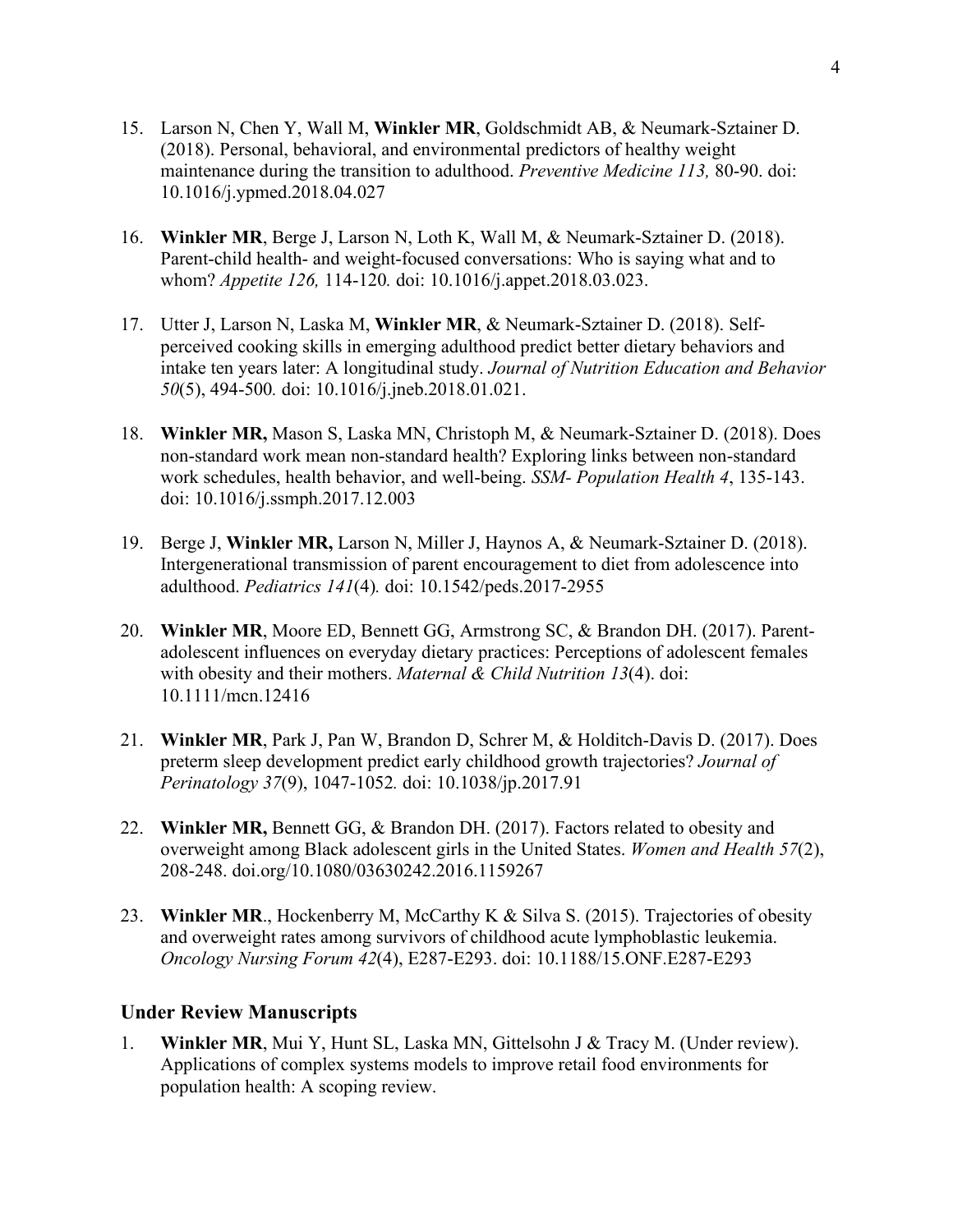- 2. Fujishiro KF, Ahonen EQ, & **Winkler MR.** (Under review). How a gender-sensitive typology of welfare regime illuminates the gendered nature of the work-health relationship.
- 3. **Winkler MR**, Lenk K, Erickson D, & Laska MN. (Under review). Secular trends and customer characteristics of sweetened beverage and water purchasing at convenience and other small food stores, 2014-2017.

# **Book Chapters**

- 1. **Winkler MR** & Marshall ES (2021). Creating and shaping the organizational environment and culture to support practice excellence. In Marshall, E. & Broome, M. (Eds.), *Transformational Leadership in Nursing: From Expert Clinician to Influential Leader* (3rd ed., pp. 237-276). Springer Publishing Company.
- 2. **Winkler MR** & Marshall ES (2017). Creating and shaping the organizational environment and culture to support practice excellence. In Marshall, E. & Broome, M. (Eds.), *Transformational Leadership in Nursing: From Expert Clinician to Influential Leader* (2nd ed., pp. 247-277). Springer Publishing Company.
- 3. **Winkler MR**, Kayle MI, & Docherty SL. (2016). Section 2: Communicating with acutely ill children at different ages, communicating with families, communicating bad news. In A. Kline-Tilford & C. Haut (Eds.) *Lippincott Certification Review: Pediatric Acute Care Nurse Practitioner* (pp.29-33)*.* Philadelphia, PA: Wolters Kluwer.

# **GRANTS & FELLOWSHIPS:**

## **Current**

| Grant:          | HER Commissioned Research (contract agreement through Johns              |
|-----------------|--------------------------------------------------------------------------|
|                 | Hopkins University)                                                      |
| Funding Agency: | <b>RWJF Healthy Eating Research Program</b>                              |
| Funding Period: | 10/2020-9/2021                                                           |
| Role:           | Minneapolis Site Lead Investigator (PI: J Gittelsohn)                    |
| Total directs:  | \$5,000                                                                  |
|                 | Title/Description: Understanding Successful Healthy Stores in Low Income |
|                 | Communities: A Case Study Approach                                       |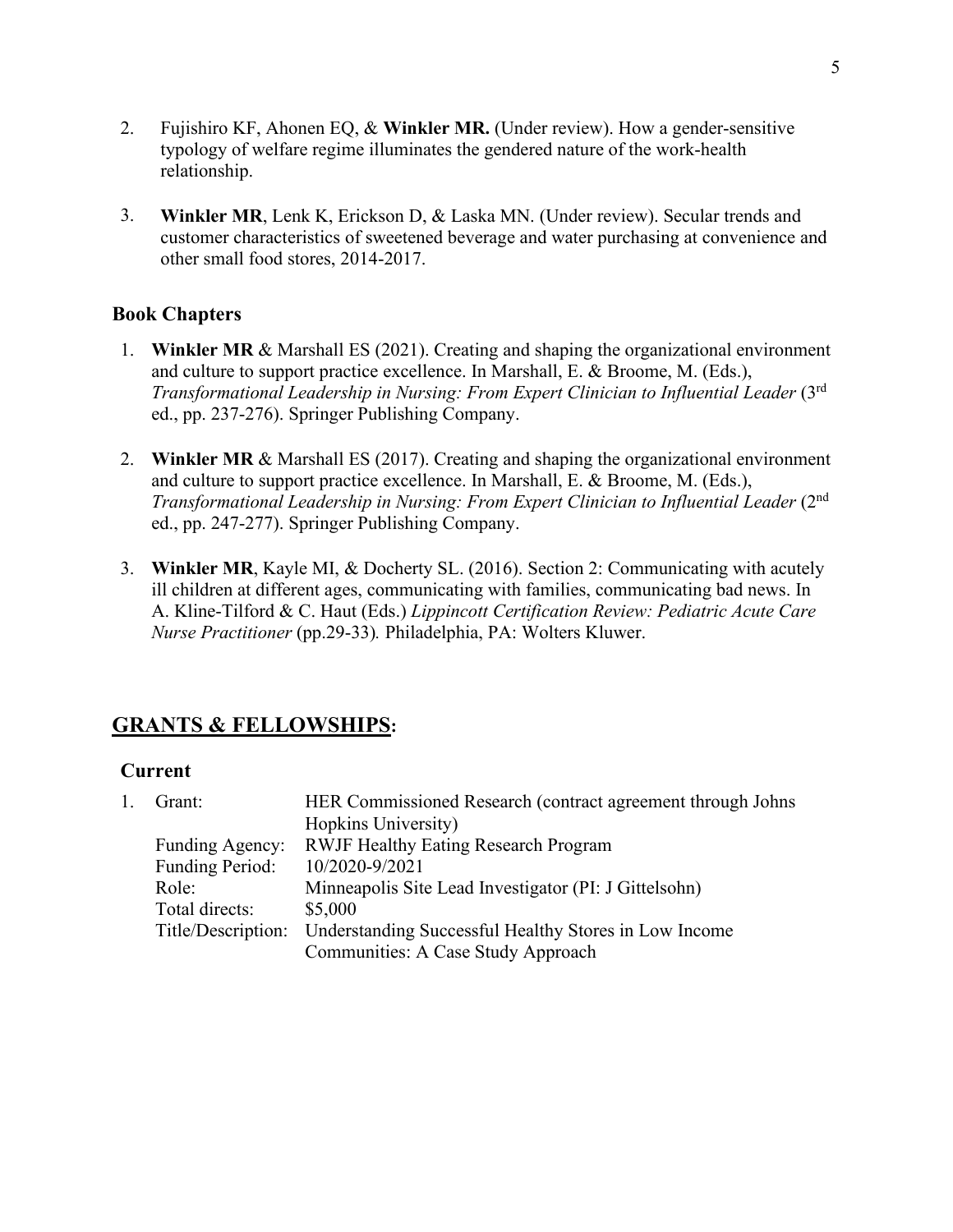# **Pending**

| 1. | Grant:                 | R00 HL144824 NIH K99/R00 Pathway to Independence Award                                                                                |
|----|------------------------|---------------------------------------------------------------------------------------------------------------------------------------|
|    | <b>Funding Agency:</b> | National Heart, Lung, and Blood Institute (NHLBI)                                                                                     |
|    | Funding Period:        | 7/2021-6/2024                                                                                                                         |
|    | Role:                  | РI                                                                                                                                    |
|    | Total:                 | \$746, 221                                                                                                                            |
|    | Title/Description:     | A Systems Approach to Understanding the Interacting Factors of the                                                                    |
|    |                        | Food Environment for Population Health                                                                                                |
| 2. | Grant:                 | Inter-governmental Personnel Agreement                                                                                                |
|    | Funding Agency:        | U.S. Department of Health and Human Services, CDC/NIOSH                                                                               |
|    | Funding Period:        | 12/2021-11/2022                                                                                                                       |
|    | Role:                  | Co-I (PI: K Fujishiro)                                                                                                                |
|    | Total:                 | 15% effort                                                                                                                            |
|    | Title/Description:     | This project aims to refine the conceptual basis and measurement<br>strategy for research on employment quality and health in the US. |

# **Completed**

| 1. | Grant:<br><b>Funding Agency:</b><br><b>Funding Period:</b><br>Role:<br><b>Total Directs:</b><br>Title/Description: | K99HL144824 NIH K99/R00 Pathway to Independence Award<br>National Heart, Lung, and Blood Institute (NHLBI)<br>7/2019-6/2021<br>PI<br>\$228,570<br>A Systems Approach to Understanding the Interacting Factors of the<br>Food Environment for Population Health.                                                                                                                      |
|----|--------------------------------------------------------------------------------------------------------------------|--------------------------------------------------------------------------------------------------------------------------------------------------------------------------------------------------------------------------------------------------------------------------------------------------------------------------------------------------------------------------------------|
| 2. | Grant:<br>Funding Agency:<br><b>Funding Period:</b><br>Role:<br>Total directs:<br>Title/Description:               | 20IPA2014074 Inter-governmental Personnel Agreement<br>U.S. Department of Health and Human Services, CDC/NIOSH<br>9/2020-6/2021<br>Co-I (PI: K Fujishiro)<br>$15%$ effort<br>This project aims to refine the conceptual basis and measurement<br>strategy for research on employment quality and health in the US.                                                                   |
| 3. | Grant:<br><b>Funding Agency:</b><br><b>Funding Period:</b><br>Role:<br><b>Total Directs:</b><br>Title/Description: | T32DK083250 NRSA Institutional Research Training Grant<br>National Institute of Diabetes and Digestive and Kidney Diseases<br>(NIDDK)<br>2016-2019<br>Fellow/Post-doctoral Trainee (PI: R. Jeffery & C. Kotz)<br>100% salary support<br>Minnesota Obesity Prevention Training (MnOPT). Multidisciplinary<br>research training for a new generation of obesity prevention scientists. |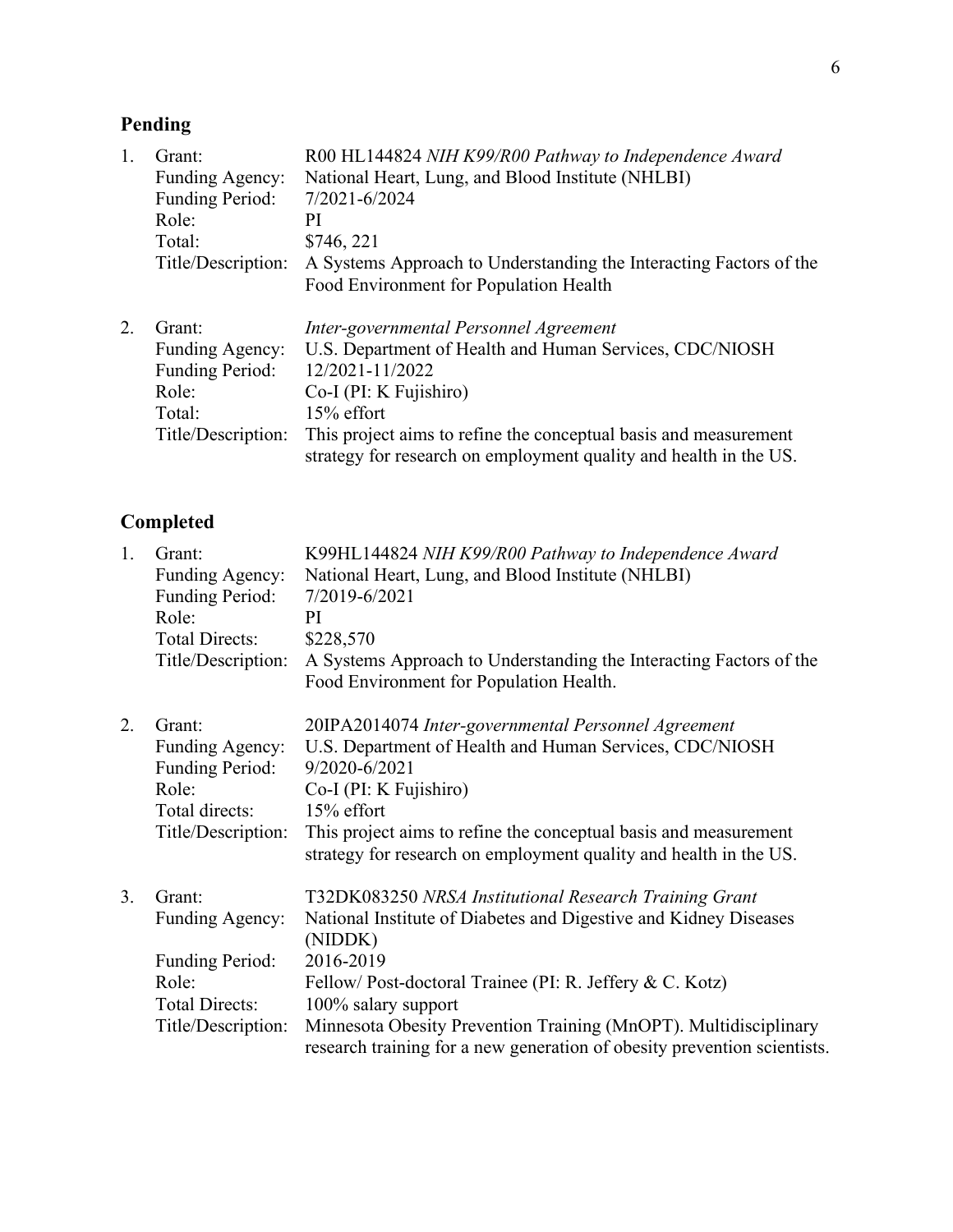| 4. | Grant:<br>Funding Agency:<br><b>Funding Period:</b><br>Role:<br><b>Total Directs:</b><br>Title/Description: | F31NR014960 NRSA Individual Predoctoral Fellowship<br>National Institute of Nursing Research (NINR)<br>2014-2016<br>PI-Fellow<br>\$71,611<br>Mother-Daughter Relationship Influences on Daughter's Dietary<br>Practices                                                                                    |
|----|-------------------------------------------------------------------------------------------------------------|------------------------------------------------------------------------------------------------------------------------------------------------------------------------------------------------------------------------------------------------------------------------------------------------------------|
| 5. | Grant:<br>Funding Agency:<br><b>Funding Period:</b><br>Role:<br><b>Total Directs:</b><br>Title/Description: | <b>Ruth Landes Memorial Research</b><br>The Reed Foundation<br>2014-2017<br>PI<br>\$17,400<br>Cultural Understandings about Food among Black Mothers and<br><b>Adolescent Daughters</b>                                                                                                                    |
| 6. | Grant:<br>Funding Agency:<br>Funding Period:<br>Role:<br><b>Total Directs:</b><br>Title/Description:        | PhD Student Pilot Study Fund<br>Duke University School of Nursing<br>2013-2014<br>PI<br>\$500<br>This project explored the perceptions of everyday relationship<br>influences on food-related behaviors among adolescent females and<br>their mothers recruited from a pediatric weight management clinic. |

# **CONFERENCE PRESENTATIONS (SELECTED):**

## **Oral and Panel Presentations**

Ahonen EQ, **Winkler MR,** Fujishiro K. (Accepted). *Comparing dimensions of employment quality and their conceptual underpinnings to available data in the United States*. Interdisciplinary Association for Population Health Science Annual Meeting, Baltimore, MD.

**Winkler MR,** Lenk K, Erickson D, Laska MN. (2021, June). *Recent trends in observed customer purchases of sweetened beverages at US convenience and other small food stores.* International Society of Behavioral Nutrition and Physical Activity Anniversary Meeting, Virtual.

**Winkler MR,** Harnack L, Caspi C, Laska MN*.* (2020, March) *Measuring food and beverage purchases in small and non-traditional stores using customer intercepts and the Nutrition Data System for Research* as part *of Exploring Methods in Food Purchases* Panel. Healthy Eating Research 14<sup>th</sup> Annual Grantee Meeting, Denver, CO.

**Winkler MR,** Telke S, Ahonen E, Crane MM, Mason SM, Neumark-Sztainer. (2019, October). Constrained *Choices: How Work and Social Circumstances Constrain Time for*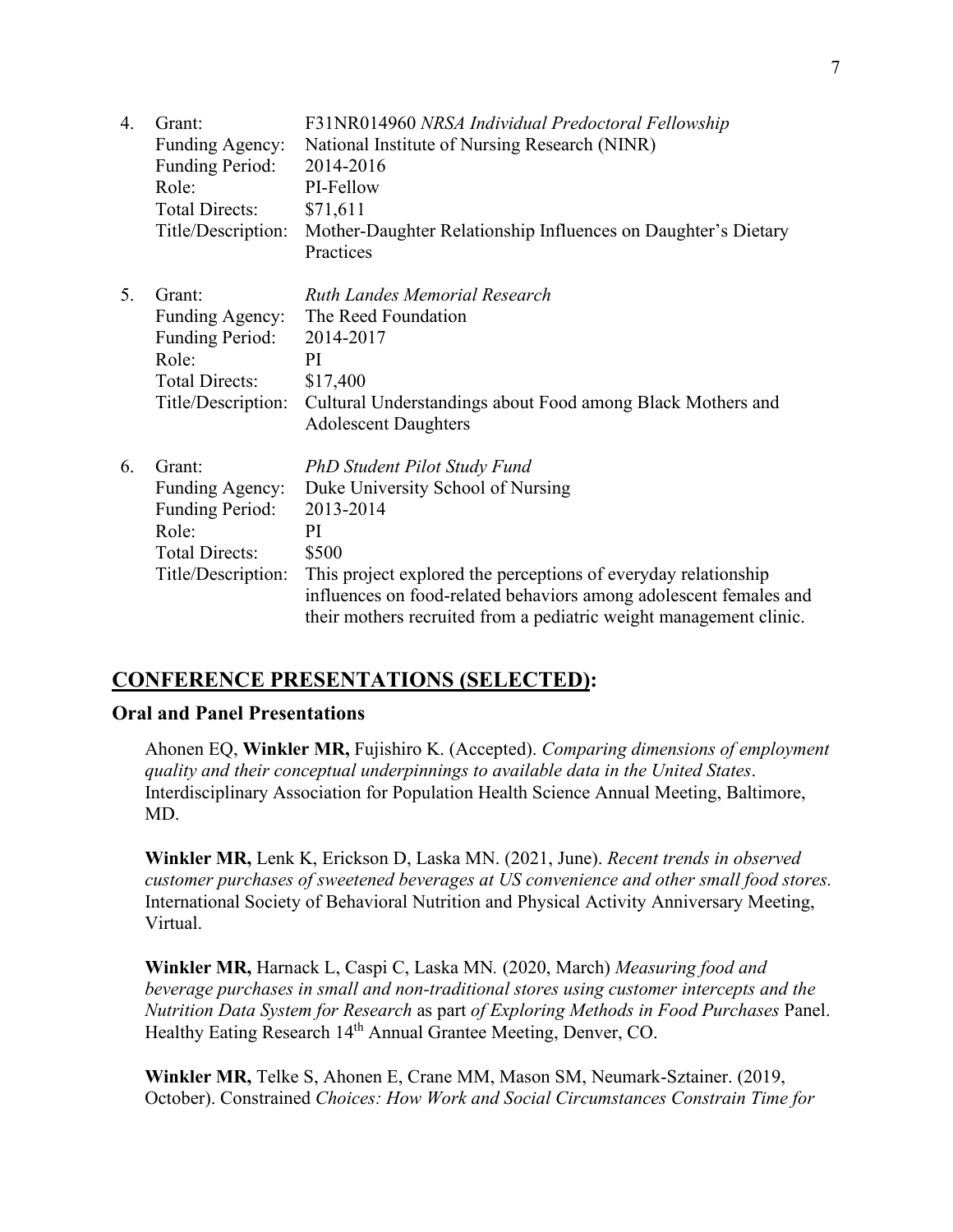*Health Behavior* as part of *Work as an under-investigated cause of health and health inequalities: Intersection of gender, race/ethnicity, and socioeconomic position* Panel. Interdisciplinary Association for Population Health Science, Seattle, WA.

**Winkler MR,** Mason S, Laska MN, Christoph M, Neumark-Sztainer D. (2017, November). *Are Atypical Work Hours Associated with Dietary Behavior and Do These Associations Vary by Social Position?* American Public Health Association Annual Meeting, Atlanta, GA.

Caspi C, Lenk K, **Winkler MR,** Harnack L, Erickson D, Laska MN. (2017, November). *Post-Implementation Compliance with the Minneapolis Staple Foods Ordinance in High-Risk Stores*. American Public Health Association Annual Meeting, Atlanta, GA.

**Winkler MR,** Brandon DH. (2016, September). *Mother-Daughter Relationship and Household Contributors to Everyday Dietary Practices among Black American Adolescent Females*. State of the Science Congress of Nursing Research, Washington, D.C.

Arscott J, Befus D, Caiola C, **Winkler MR**, Hunter W. (2016, May). *Spirit work: Portrayal of initiating a community-campus partnership for racial justice and health equity for nursing faculty, staff, and students.* Community-Campus Partnerships for Health Annual Conference, New Orleans, LA.

**Winkler MR,** Park J, Silva S, Brandon DH. (2016, February). *Association between sleep and growth trajectories from 4- through 19-months corrected age among preterm infants*. Southern Nursing Research Society Annual Conference, Williamsburg, VA.

**Winkler MR,** Moore E, Brandon DH. (2015, February). *Relationship influences on food activities among obese adolescent girls and their primary female caregivers*. Southern Nursing Research Society Annual Conference, Tampa, FL.

#### **Poster Presentations**

**Winkler MR**, Pearson J, Laska MN. (2017, June). *Body Mass Index Trajectories by Intersecting Social Position among Emerging Adult Females*. Society for Epidemiologic Research Annual Meeting, Seattle, WA.

**Winkler MR**, Docherty S, Bennett GG, Simmons LA, Brandon DH. (2017, June). *Beyond Weight Status: A Holistic Exploration of the Ways Everyday Dietary Practices Contribute to Adolescent Females' Overall Well-Being*. International Society of Behavioral Nutrition and Physical Activity Annual Meeting, Victoria, BC, Canada.

**Winkler MR,** Pearson J. (2015, November). *Obesity: A health inequity affecting Black American women and adolescent females.* American Public Health Association Annual Meeting, Chicago, IL.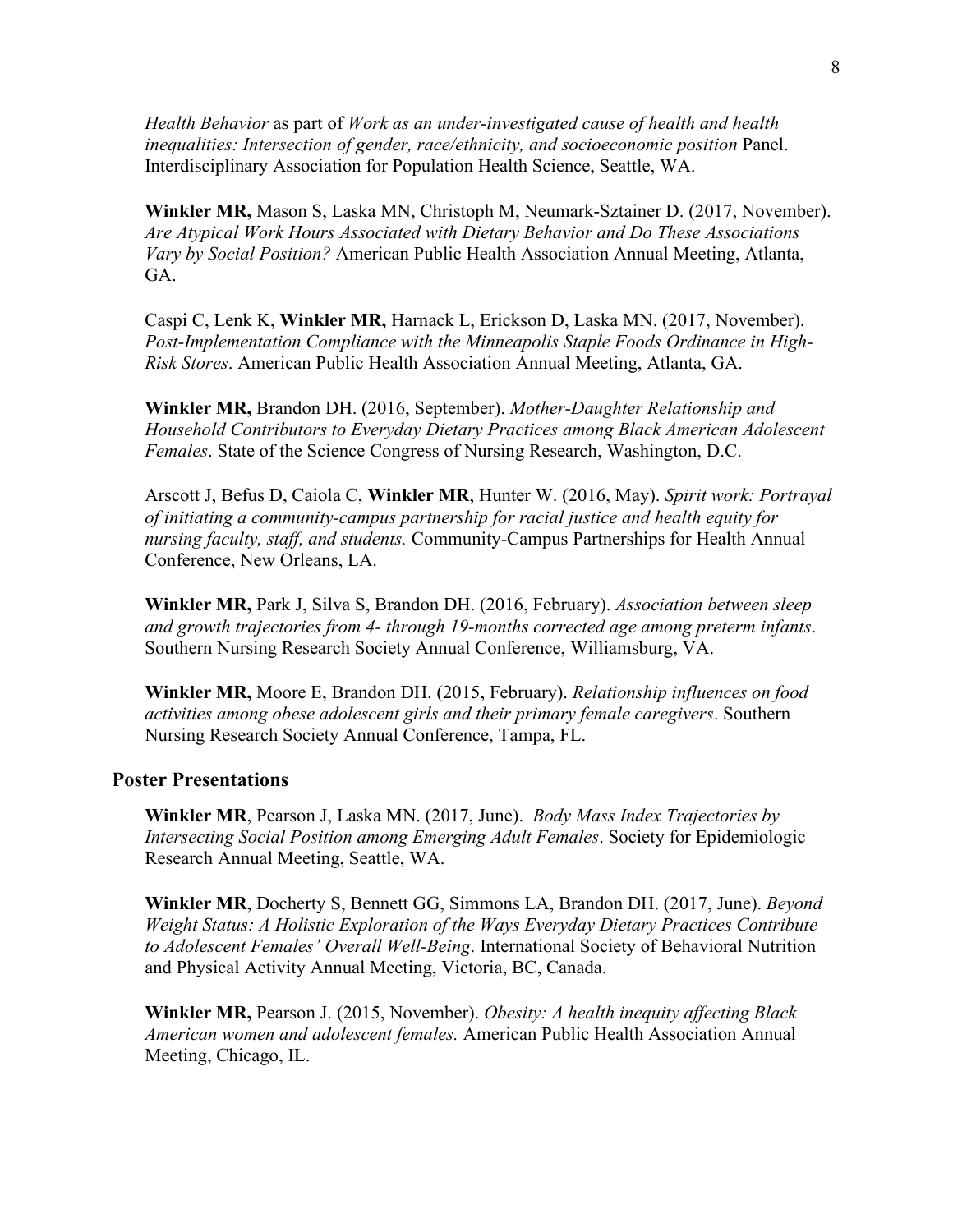**Winkler MR**, Hockenberry M, Silva S. (2014, March). *Trajectories of overweight and obesity rates among survivors of childhood acute lymphoblastic leukemia*. 2nd Annual US-Sino Forum: Advancing Nursing Research and Education Across the Globe, Durham, NC.

## **INVITED TALKS:**

**Winkler MR.** (2021, June). *Post-Doctoral Trajectory: Traditional Non-Nursing Post-Doctoral Positions in Academia* Panel. PhD Student Professional Development Series, Duke University School of Nursing, Durham, NC.

**Winkler MR.** (2021, February). *A Model Depicting the Retail Food Environment and Customer Interactions: Components, Outcomes, and Future Directions* as part of *Strategies to Support Healthy Food Retail Environments* Panel. Nutrition & Obesity Policy Research and Evaluation Network (NOPREN) Healthy Food Retail Work Group Meeting, Virtual.

**Winkler MR.** (2020, May). *Applying for a K99/R00: The Why, How, and Lessons Learned.* Healthy Weight Research Center Monthly Seminar, University of Minnesota, Minneapolis, MN.

**Winkler MR.** (2020, January). *Applying for a K99/R00: The Why, How, and Lessons Learned.* PhD Student Luncheon, Duke University School of Nursing, Durham, NC.

**Winkler MR.** (2017, October & September). *Spirit Work- Seeking Racial Equity*. Professional learning community meetings, YMCA, Twin Cities, MN.

**Winkler MR.** (2017, September). *Work and Health: Links Between Working Time Circumstances and Obesity-Associated Outcomes among Full-Time Young Adult Workers*. Minnesota Obesity Prevention Training Program Fall Welcome, University of Minnesota, Minneapolis, MN.

**Winkler MR.** (2017, March). *Can System Science Help Us Better Answer our Biological, Clinical, Behavioral, and Environmental Obesity-related Research Questions?* Healthy Weight Research Center (formerly Obesity Prevention Center), University of Minnesota, Minneapolis, MN.

**Winkler MR.** (2014, December). *Interpersonal Relationship Influences on the Daily Dietary Practices of Obese Adolescent Girls and their Mothers*. Healthy Lifestyles Program Brown Bag, Duke University Health System, Durham, NC.

**Winkler MR.** (2009, April). *Research.* National Certification Corporation Low-Risk Neonatal Nursing Certification Preparation Course, Carilion Clinic, Roanoke, VA.

## **TEACHING:**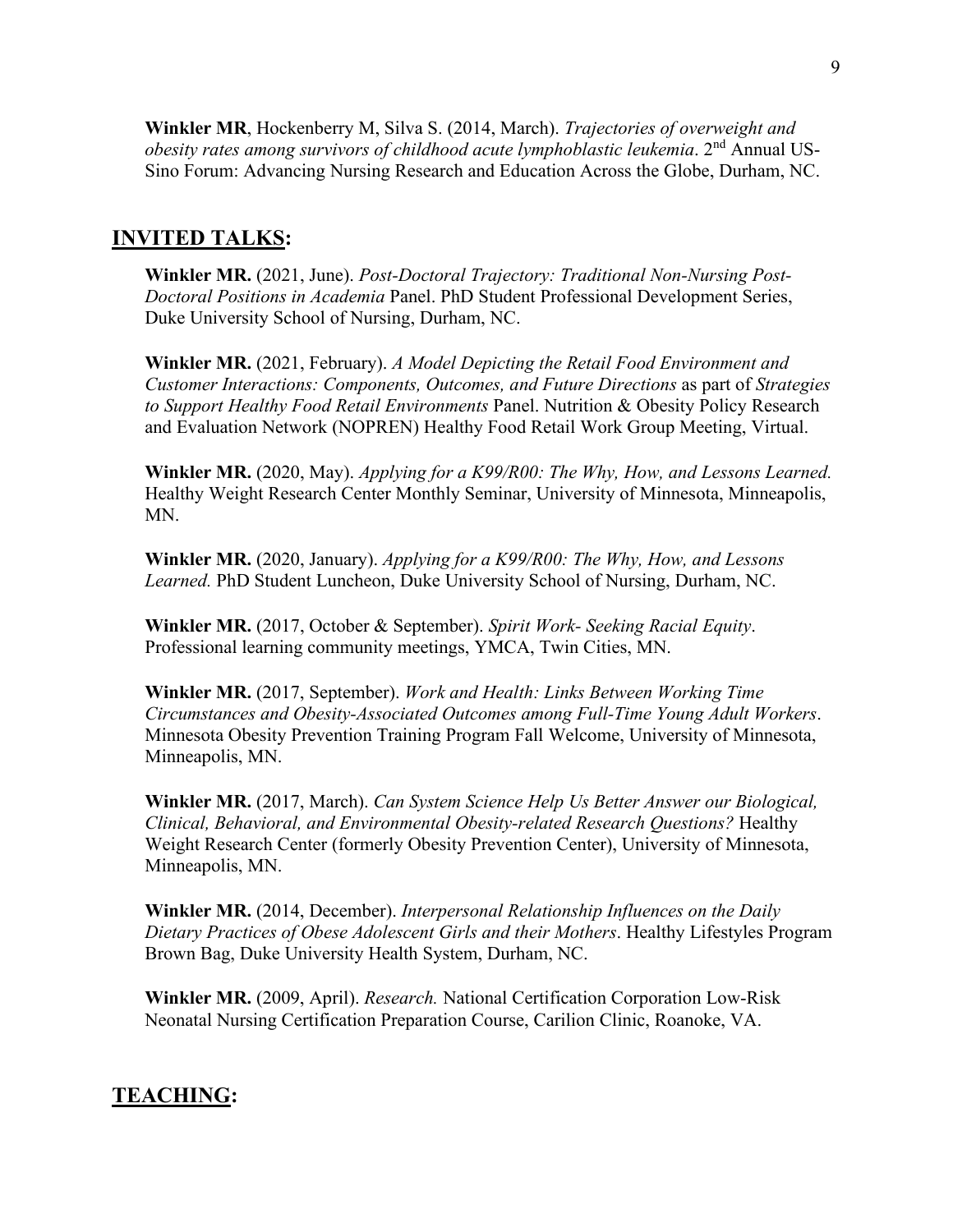# **Graduate Teaching**

| Orauuait Ttathing                                                                                                                                                           |                                                      |
|-----------------------------------------------------------------------------------------------------------------------------------------------------------------------------|------------------------------------------------------|
| Qualitative Research Methods in Public Health Practice<br>University of Minnesota<br>School of Public Health, MPH Program<br>Co-Instructor with Lead Instructor: M.N. Laska | Spring 2019<br>Spring 2018                           |
| Quantitative Methods<br>Duke University<br>School of Nursing, DNP Program<br><b>Teaching Assistant</b>                                                                      | Fall 2013                                            |
| Common Pediatric Management Issues II<br>Duke University<br>School of Nursing, MSN Pediatric Nurse Practitioner Program<br><b>Teaching Assistant</b>                        | Summer 2013                                          |
| Theoretical Foundations in Nursing<br>University of Virginia<br>School of Nursing, MSN Program<br><b>Teaching Assistant</b>                                                 | Fall 2009                                            |
| <b>Undergraduate Teaching</b>                                                                                                                                               |                                                      |
| Nursing Care of Children and Families<br>Lynchburg College School of Health Sciences and Human<br>Performance, BSN Program<br><b>Sole Instructor</b>                        | Spring 2012<br>Fall 2011<br>Spring 2011<br>Fall 2010 |
| Nursing Care of Children and Families Clinical<br>Lynchburg College School of Health Sciences and Human<br>Performance, BSN Program<br><b>Lead Instructor</b>               | Spring 2012<br>Fall 2011<br>Spring 2011<br>Fall 2010 |
| Life Choices for Health and Wellness<br>Lynchburg College, General Education Course for all Bachelor<br>Programs<br><b>Sole Instructor</b>                                  | Spring 2012                                          |
| Independent Study in Nursing<br>Lynchburg College<br>School of Health Sciences and Human Performance, BSN Program<br><b>Sole Instructor</b>                                 | Spring 2012                                          |
| <b>Nursing Fundamentals Lab</b><br>Lynchburg College<br>School of Health Sciences and Human Performance, BSN Program<br><b>Co-Instructor</b> with Lead Instructor: Y. Otey  | Spring 2011                                          |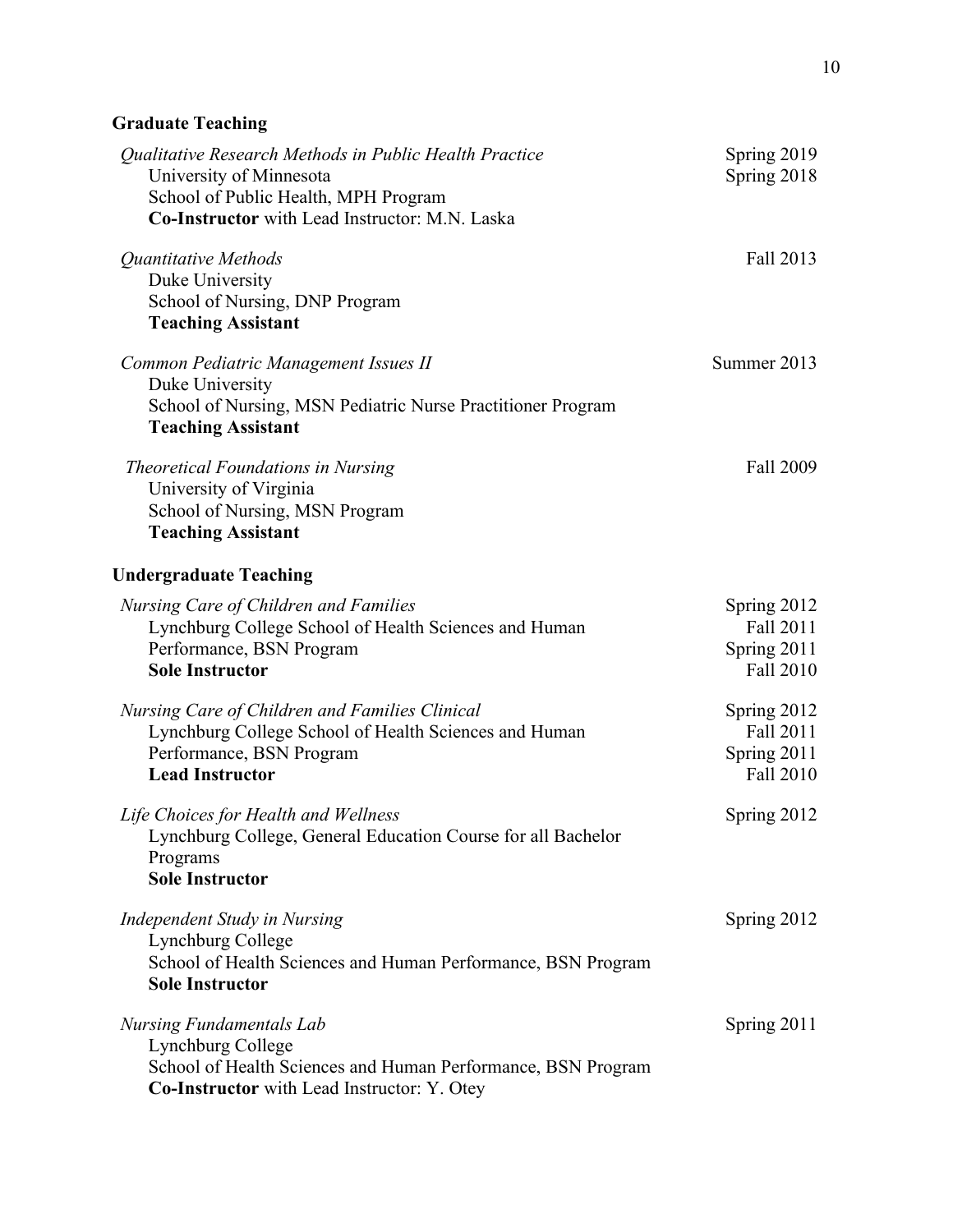| <b>Nursing Pharmacology Lab</b><br>Lynchburg College<br>School of Health Sciences and Human Performance, BSN Program<br>Co-Instructor with Lead Instructor: S. Hahn                                | Fall 2011<br>Fall 2010 |
|----------------------------------------------------------------------------------------------------------------------------------------------------------------------------------------------------|------------------------|
| <b>Clinical Assessments Labs</b><br>University of Virginia<br>School of Nursing, BSN Program<br><b>Teaching Assistant</b>                                                                          | Spring 2010            |
| Nursing Management of Common Health Problems Clinical<br>University of Virginia<br>School of Nursing, BSN Program<br><b>Teaching Assistant</b>                                                     | Fall 2009              |
| <b>Guest Lecturer</b>                                                                                                                                                                              |                        |
| "Qualitative Data Analysis: Overview & Stage 1," "Qualitative Data<br>Analysis: Stages 2 & 3," and "Other Study Designs"<br>University of Minnesota<br>School of Public Health, MPH Program Course | Spring 2020            |
| "Applying for NIH training grants: Lessons learned & logistics" Panel<br>University of Minnesota<br>School of Public Health, PhD Program Course                                                    | October 2019           |
| "Health disparities, inequalities, and inequities—Social context of<br>chronic illness"<br>Duke University<br>School of Nursing, PhD Program Course                                                | March 2016             |
| "Culturally Competent Health Care"<br>Duke University<br>School of Nursing, MSN Nurse Practitioner Program Course                                                                                  | October 2013           |
| "Adolescence—Biosocial Development"<br>University of Virginia<br>Nursing Interprofessional Baccalaureate Course                                                                                    | February 2010          |
| <u>MENTORING:</u>                                                                                                                                                                                  |                        |
| <b>Student Mentoring</b>                                                                                                                                                                           |                        |
| <b>MPH</b> Project Advisor<br>MPH student: Alyssa Dougherty                                                                                                                                        | 2021 - 2022            |

University of Minnesota School of Public Health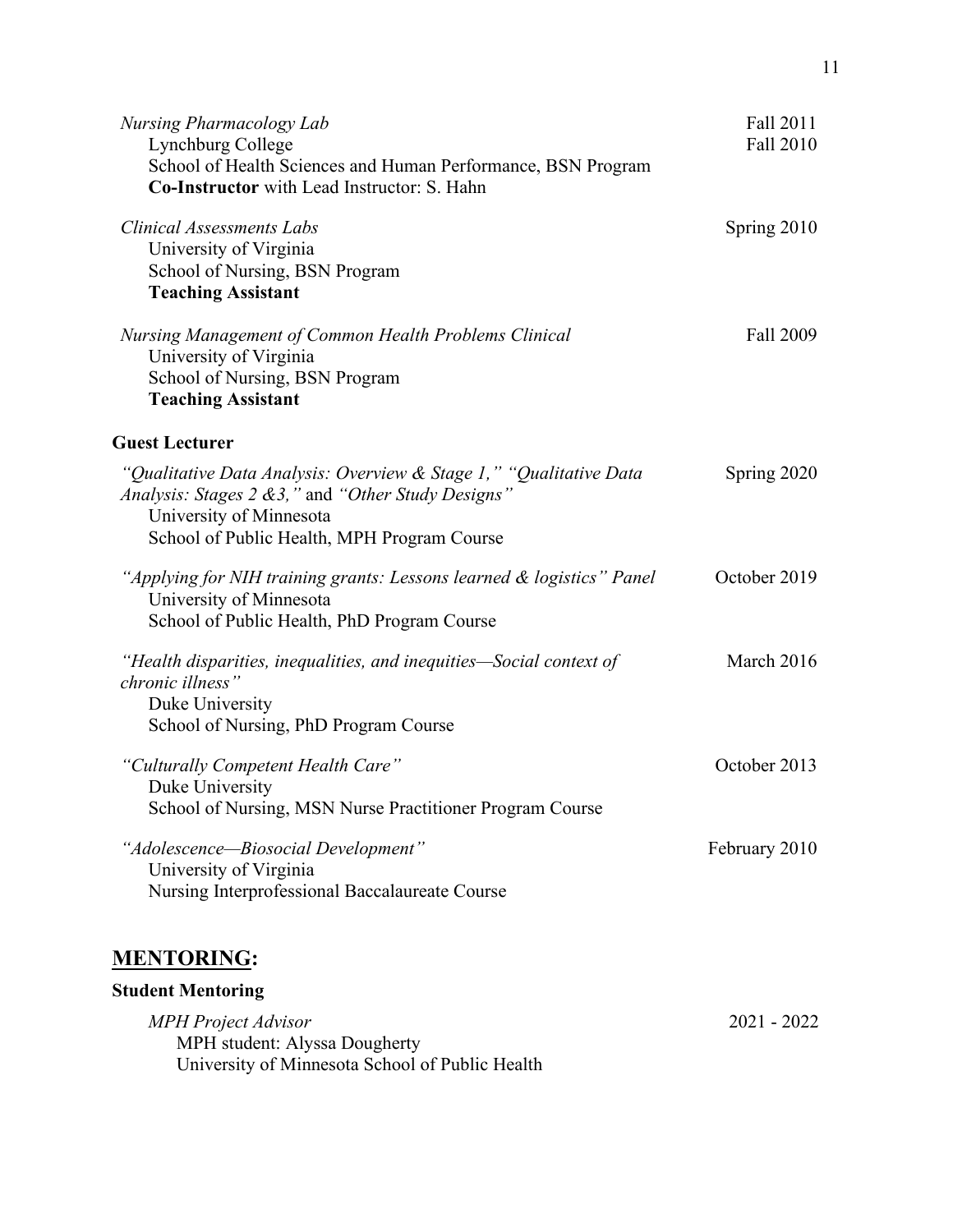| MPH Project & Advisory Committee Member<br><b>MPH</b> student: Paul Galchutt<br>University of Minnesota School of Public Health | $2018 - 2019$ |
|---------------------------------------------------------------------------------------------------------------------------------|---------------|
| Research Mentor, Project EAT<br>Connecticut College student: Liza Miller<br>University of Minnesota School of Public Health     | 2017 - 2019   |
| Directed Research Supervisor<br>ABSN students: Jasmine Alexis & Courtney Ramsey<br>Duke University School of Nursing            | 2015          |
| <b>Peer Mentoring</b>                                                                                                           |               |
| Formal Mentor, WSSU-Duke Nursing Bridge to the Doctorate<br>MSN student: L. Knight<br>Duke University School of Nursing         | $2015 - 2016$ |

# **HONORS, AWARDS & SPECIAL RECOGNITIONS (SELECTED):**

| <b>Epidemiology and Population Health Summer Institute Scholarship</b><br>Columbia University                                                                     | 2017        |
|-------------------------------------------------------------------------------------------------------------------------------------------------------------------|-------------|
| Scholarship for "Agent-Based Models for Population Health" course                                                                                                 |             |
| <b>Jonas Nurse Scholars Program</b><br>Jonas Center for Nursing and Veterans Health Care<br>Two-year scholarship (\$10,000/year) for doctoral education of nurses | 2014 - 2016 |
| <b>Chapter Service Award</b><br>Sigma Theta Tau International, Beta Epsilon Chapter                                                                               | 2015        |
| <b>First Prize-Doctoral Student/ Postdoctoral Fellow Posters</b><br>The 2 <sup>nd</sup> Annual US-Sino Forum                                                      | 2014        |
| <b>Shirley E. Rosser Award for Excellence in Teaching Nominee</b><br>Lynchburg College                                                                            | 2011        |
| <b>Golden Key</b><br>International honor society for junior/senior undergraduate students                                                                         | 2005        |
| Sigma Theta Tau<br>International honor society for nursing students                                                                                               | 2005        |
| Phi Eta Sigma<br>National honor society for first-year undergraduate students                                                                                     | 2003        |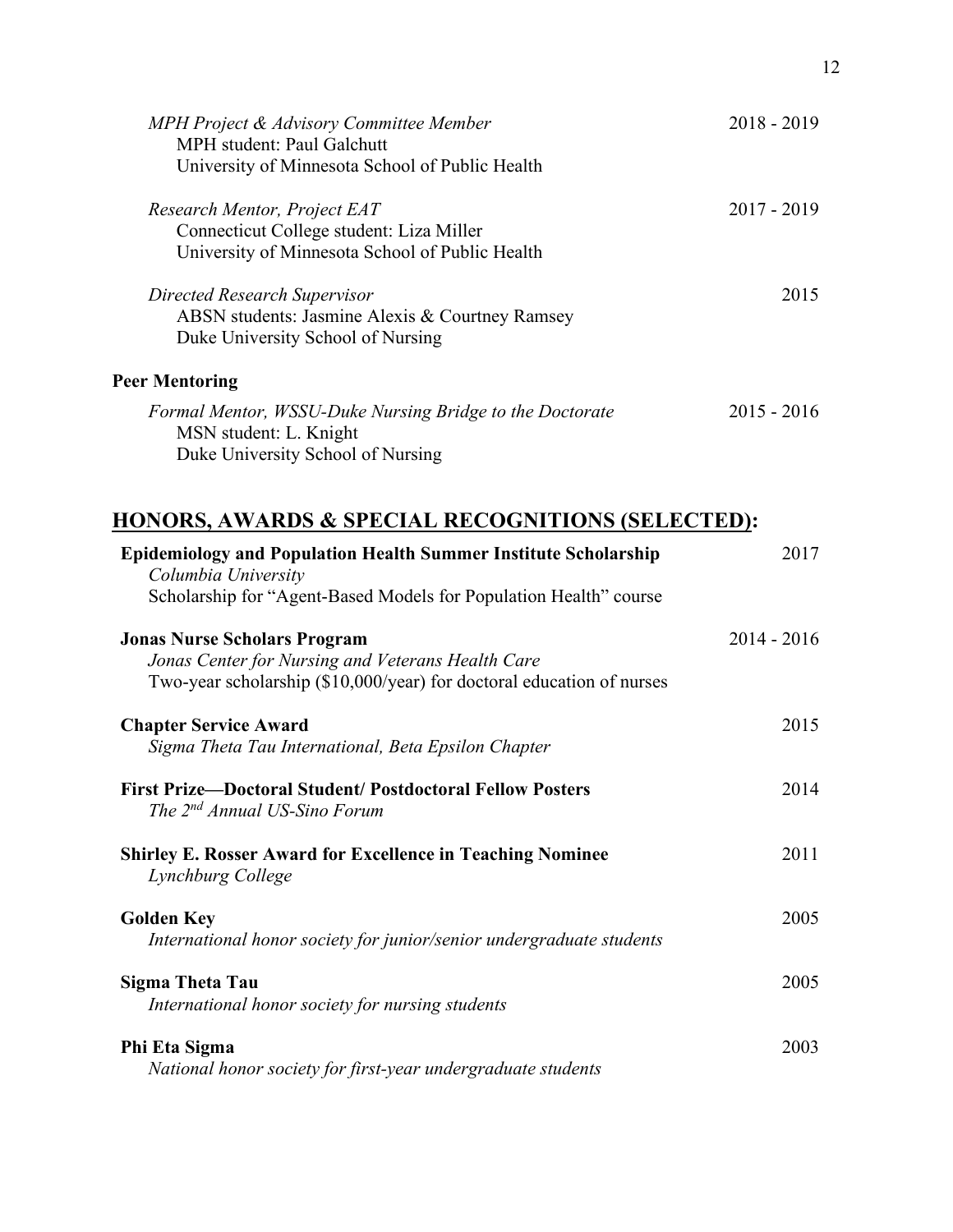| Alpha Lamda Delta<br>National honor society for first-year undergraduate students                           | 2003 |
|-------------------------------------------------------------------------------------------------------------|------|
| The National Society of Collegiate Scholars<br>National honor society for first-year undergraduate students | 2003 |

# **SERVICE:**

# **Peer Review**

| Journals (Selected):                                                            | Abstracts:                                                             |
|---------------------------------------------------------------------------------|------------------------------------------------------------------------|
| <i>Obesity</i>                                                                  | American Public Health Association                                     |
| International Journal of Behavioral<br><b>Nutrition &amp; Physical Activity</b> | Interdisciplinary Association for<br><b>Population Health Sciences</b> |
| Social Science & Medicine                                                       | Society of Behavioral Medicine                                         |
| <i>Public Health Nutrition</i>                                                  | Southern Nursing Research Society                                      |
| Childhood Obesity                                                               |                                                                        |
| <i>Preventive Medicine</i>                                                      |                                                                        |
| <b>BMC Public Health</b>                                                        |                                                                        |
| Health & Place                                                                  |                                                                        |
| Journal of Adolescent Health                                                    |                                                                        |
| Journal of Occupational & Environmental<br>Medicine                             |                                                                        |
| Women's Health Issues                                                           |                                                                        |
|                                                                                 |                                                                        |

# **Academic service**

| Member, BSHES Department Research Assistant Profession Faculty<br><b>Search Committee</b><br>Emory University Rollins School of Public Health                                                                                                | 2021          |
|----------------------------------------------------------------------------------------------------------------------------------------------------------------------------------------------------------------------------------------------|---------------|
| Group Lead, Navigating Academia as an Early Career Scientist<br>Bi-weekly career development and mentorship gatherings for<br>postdocs in the Division of Epidemiology & Community Health<br>University of Minnesota School of Public Health | $2017 - 2019$ |
| Co-Lead, Racial Equity Initiative<br>Co-led initiative to bring Racial Equity Institute, LLC trainings to<br>school faculty, staff, and administration<br>Duke University Schools of Nursing & Medicine                                      | $2015 - 2016$ |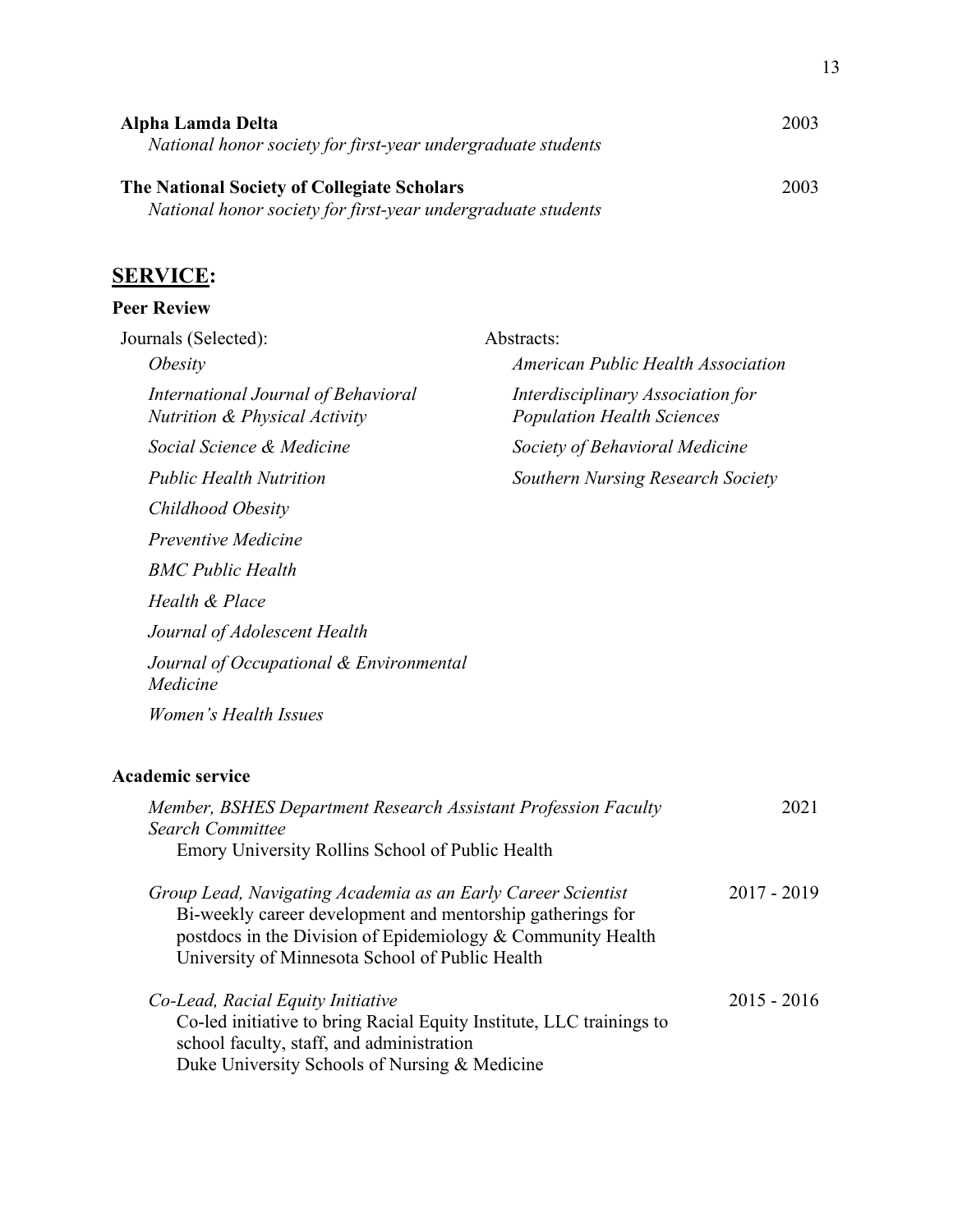| Member, Student Scholar Showcase Committee<br>Lynchburg College                                                                                                                                 | 2012          |
|-------------------------------------------------------------------------------------------------------------------------------------------------------------------------------------------------|---------------|
| Faculty Sponsor, National Student Nurses' Association Local Chapter<br>Lynchburg College BSN Program                                                                                            | $2011 - 2012$ |
| <b>Faculty Advisor</b><br>Lynchburg College BSN Program                                                                                                                                         | 2011 - 2012   |
| Member, Academic Progression Committee<br>Lynchburg College BSN Program                                                                                                                         | $2010 - 2012$ |
| <b>Professional Organization Service</b>                                                                                                                                                        |               |
| <b>Future of Nursing: North Carolina Action Coalition</b><br>Executive Committee/ Coordinating Council (2014-2016), Tactical<br>Support & Operations Co-Chair (2015-2016)                       | $2014 - 2016$ |
| Sigma Theta Tau International, Beta Epsilon Chapter<br>Secretary (2013-2015), Strategic Planning Committee (2014-2015),<br>Communications Committee: Chair (2014-2015) & Member (2015-<br>2016) | $2013 - 2016$ |
| Sigma Theta Tau International, Xi Upsilon Chapter<br>Membership Committee Chair, Biennial Convention Delegate                                                                                   | $2010 - 2012$ |
| <b>Professional Organization Membership (Current)</b>                                                                                                                                           |               |
| American Public Health Association                                                                                                                                                              |               |
| Healthy Eating Research Early Stage Investigator Work Group                                                                                                                                     |               |
| Interdisciplinary Association for Population Health Science                                                                                                                                     |               |
| International Society of Behavioral Nutrition & Physical Activity                                                                                                                               |               |
| Nutrition and Obesity Policy Research and Evaluation Network (NOPREN)<br><b>Healthy Food Retail Work Group</b><br><b>Food Policy Councils Work Group</b>                                        |               |
| Society of Behavioral Medicine                                                                                                                                                                  |               |
| Society of Epidemiological Research                                                                                                                                                             |               |
|                                                                                                                                                                                                 |               |
|                                                                                                                                                                                                 |               |

# **Non-Academic service**

*Member, Ventilator Associated Pneumonia Committee* Carilion Clinic, Neonatal Intensive Care Unit

2009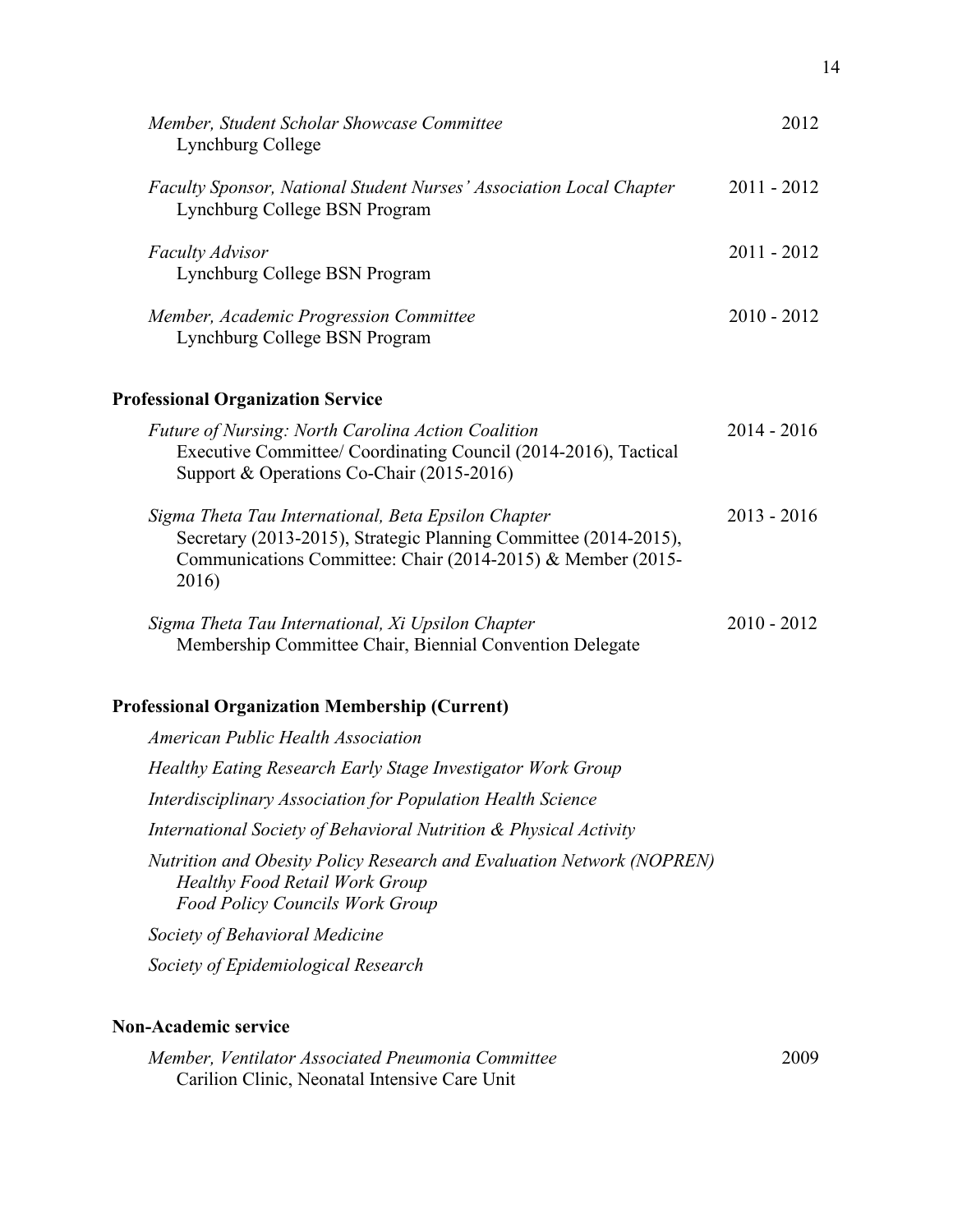*Member, Research and Education Committee* Carilion Clinic, Neonatal Intensive Care Unit 2008 - 2009